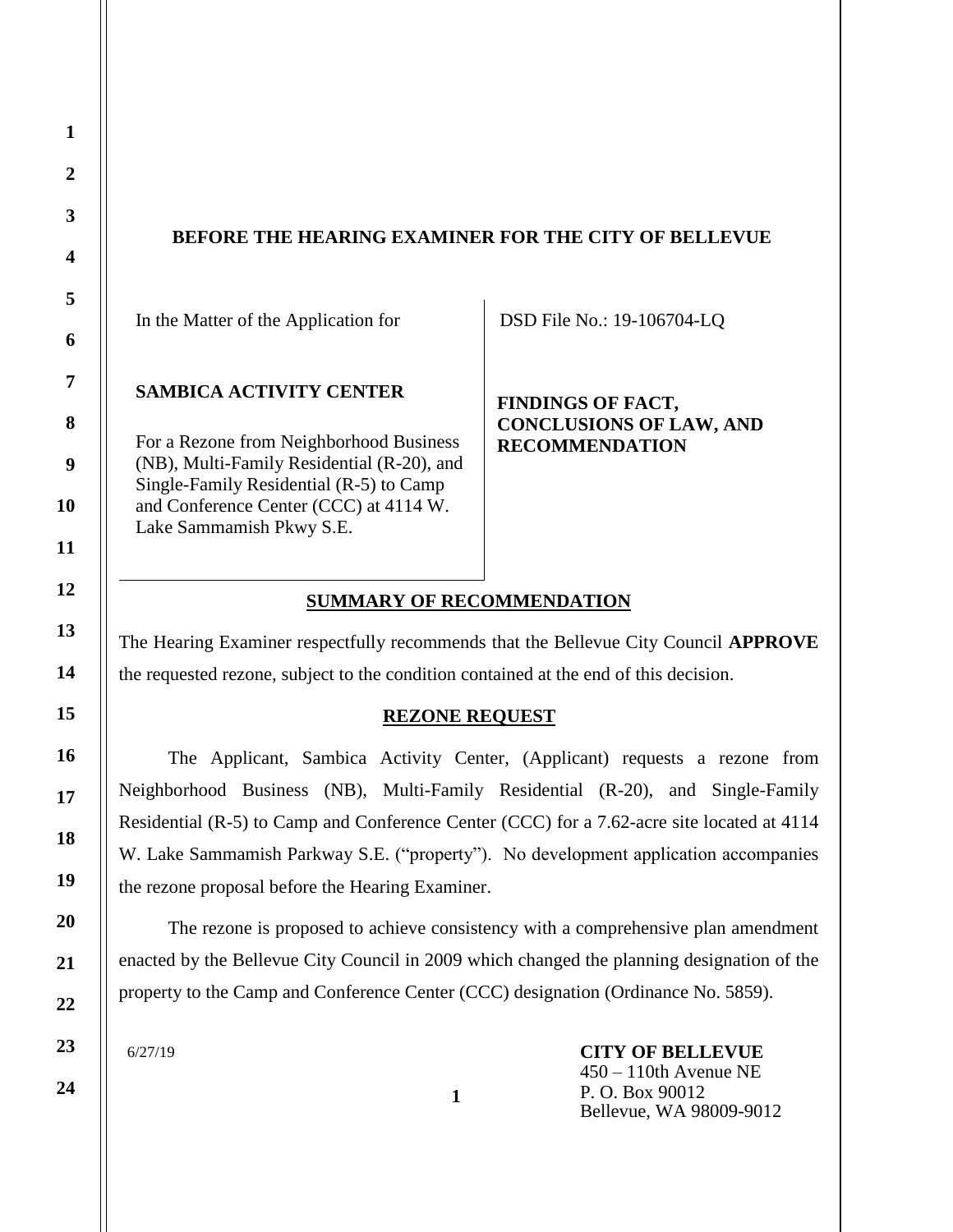## **PROCEDURE**

A rezone application is a Process III decision governed by Land Use Code (LUC) 20.35. 300 *et seq*. The Hearing Examiner is responsible for holding a public hearing and making a recommendation on the application to the City Council. The City Council makes the final decision on behalf of the City.

A Notice of Application was published in the City of Bellevue's Weekly Permit Bulletin and the Seattle Times on March 28, 2019. Notice was also mailed to property owners within 500 feet of the property. The Development Services Department (Department) held a public meeting at the subject property on April 8, 2019. Two neighboring residents from the public attended the meeting and indicated they supported the rezone and redevelopment plans for the property.

The Department published a recommendation of approval with conditions on June 6, 2019. To complete review under the State Environmental Policy Act (SEPA), the Department adopted an environmental document completed during the prior comprehensive plan amendment process, as permitted by BCC Chapter 22.02.

After appropriate public notice, the Hearing Examiner held a hearing on June 20, 2019 at 6:00 p.m. in the Bellevue City Council Chambers. The Applicant was represented by two staff members of Sambica, Executive Director Matt Wimmer and Operations Director Ryan Gilbert. The Department was represented by Peter Rosen, Planner, City of Bellevue. At the hearing Mr. Rosen, Mr. Wimmer, and Mr. Gilbert testified. Although a call for public testimony was made, no members of the public testified before the Hearing Examiner, nor were any written public comments submitted.

As required by the code, the Hearing Examiner must issue her decision within 10 working days of the hearing.

**2**

6/27/19

**CITY OF BELLEVUE** 450 – 110th Avenue NE P. O. Box 90012 Bellevue, WA 98009-9012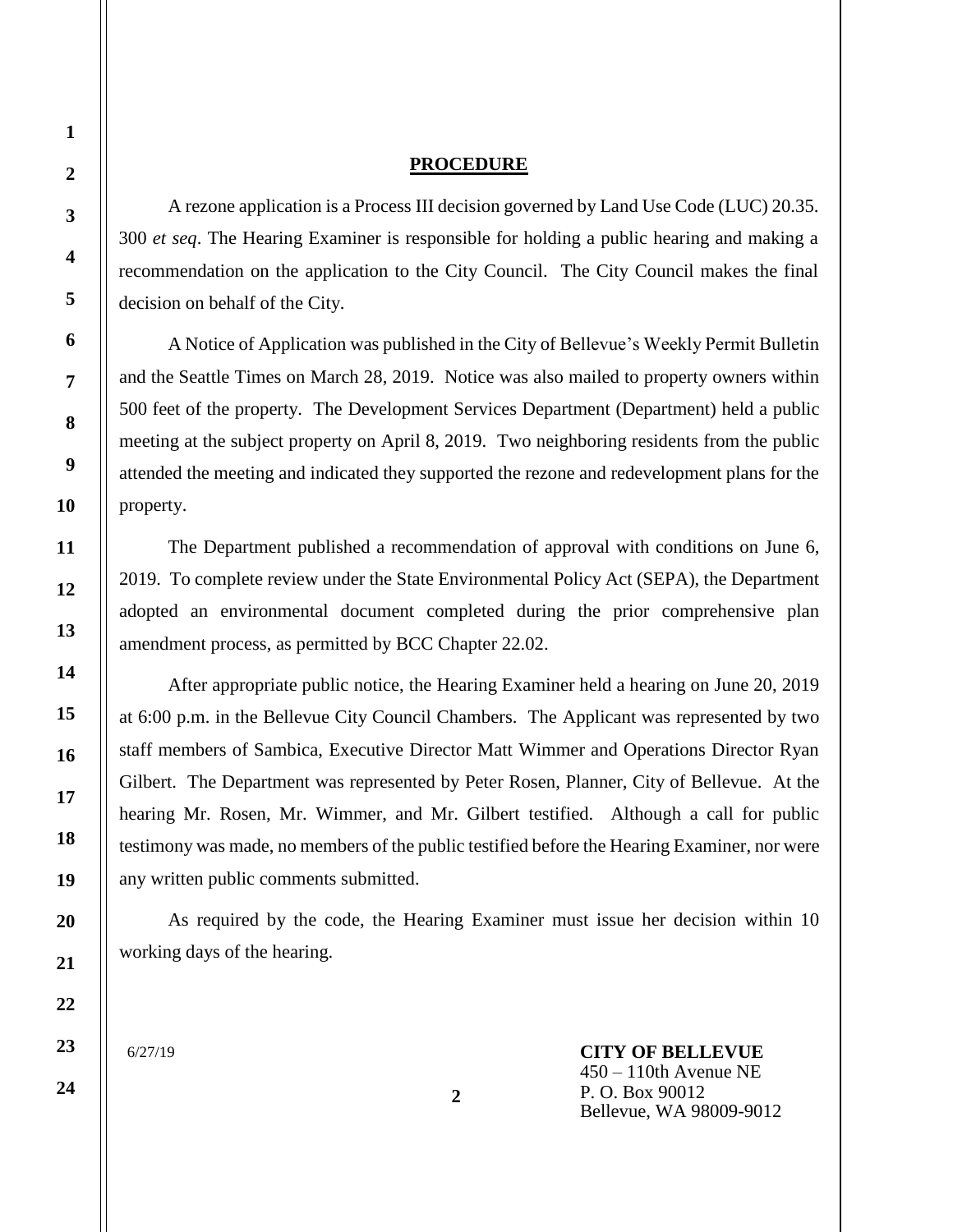# **FINDINGS OF FACT**

1. The Sambica Activity Center is comprised of multiple, separate parcels which collectively total 7.62 acres. The site is located within the Newcastle subarea of the Comprehensive Plan.

2. The Sambica Activity Center is a youth summer camp and retreat center. The existing site contains 33 buildings and other structures scattered within wooded and open areas. The site is divided by West Sammamish Parkway SE, which runs east/west through the center of the camp. A pedestrian bridge over West Lake Sammamish Parkway SE connects the campus.

3. The facilities in the upper camp on the south side of West Lake Sammamish Parkway SE include lodging, a dining hall, a mini-golf course, and a playfield. The lower camp contains an office, an activities building, a basketball court, an indoor amphitheater, housing, and access to the lake.

4. A separately owned property adjacent to Lake Sammamish provides beach access to the Sambica Activity Center. The parcel is owned by the Strandvik Association and Sambica owns voting shares in the Association. The beach access property is used jointly for water-based recreation by all shareholders and guests, including those participating in Sambica camp and conference center activities. The Strandvik Association did not join the application for the Comprehensive Plan Amendment and the waterfront parcel is likewise not included in the proposed rezone.

5. The various parcels comprising the Sambica Activity Center possess different zoning classifications, including Neighborhood Business District (NB), Multi-Family Residential (R-20), and Single-Family Residential (R-5).

**3**

- 6. Surrounding zoning and land uses include:
	- North: R-5-Single-family residential development and the Strandvik Association beach access parcel (not included in rezone application)
	- South: R-5-Sunset Elementary School

6/27/19

**CITY OF BELLEVUE** 450 – 110th Avenue NE P. O. Box 90012 Bellevue, WA 98009-9012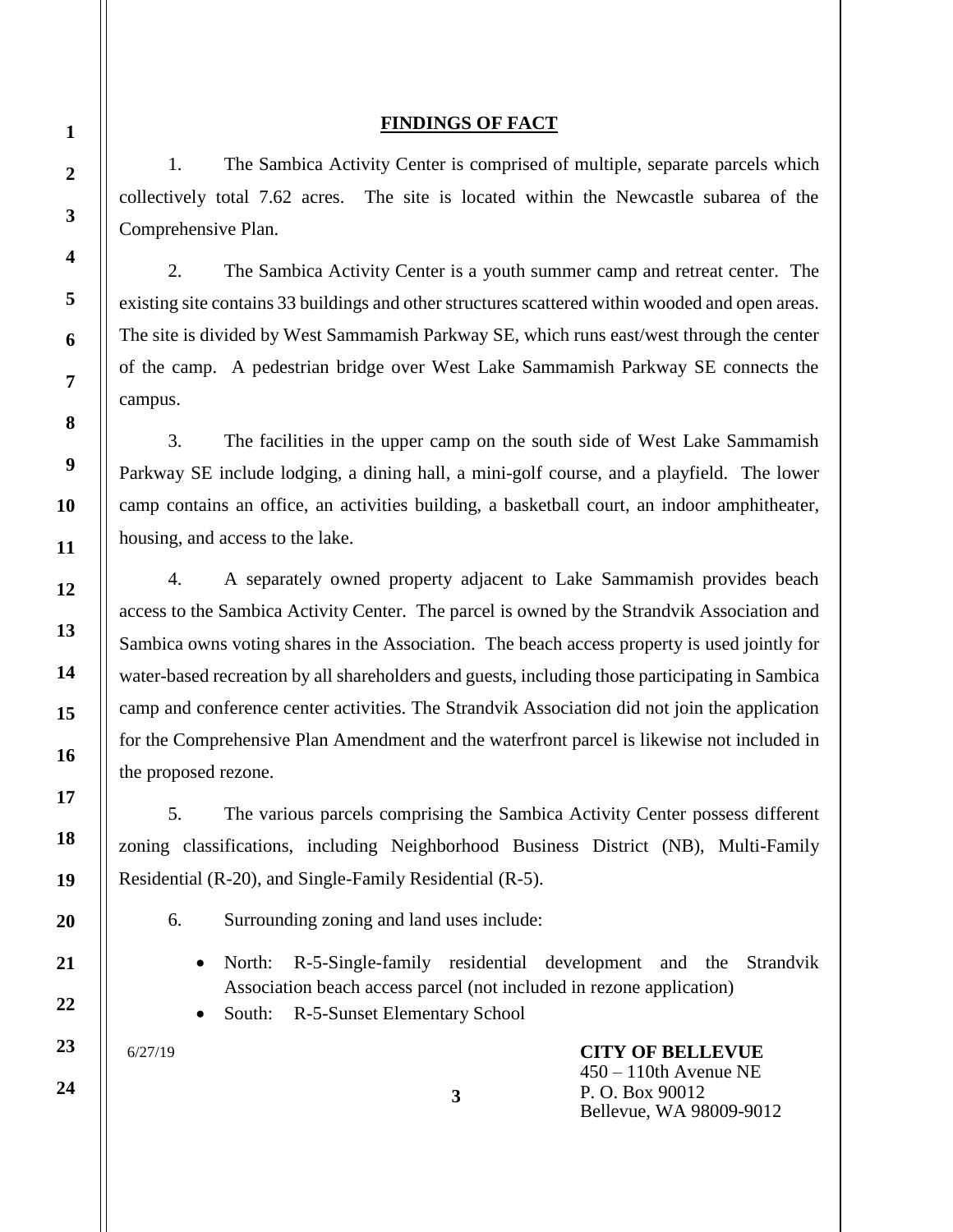- West: R-5-Sunrise Park (City park) and single-family residential development
- 
- East: R-20-Multi-family Development

7. There is single-family residential zoning (R-5) and existing single-family residential development on parcels that are separate from the Sambica ownership but embedded between the parcels comprising the Sambica Activity Center and directly adjacent to Sambica.

8. The Comprehensive Plan land use designation for the entire Sambica Activity Center property is Camp and Conference Center (CCC), which was adopted by the City Council on February 17, 2009 (Ordinance No. 5859). The Comprehensive Plan amendment also included policy amendments to the Newcastle Subarea Plan to support a master site plan and a design review approval process for future redevelopment of Sambica.

9. The open record public hearing was convened on this rezone application on June 20, 2019 at 6:00 p.m. in the Bellevue City Council chambers. Represented at the hearing were the Applicant and the Department. The Department provided an overview of the rezone proposal. Mr. Rosen, representing the Department, testified that the boundaries of the proposed rezone are contiguous with the boundaries of the CCC comprehensive plan amendment. He also stated that one of the objectives of the comprehensive plan amendment and this rezone is to limit density and to ensure the ongoing non-commercial character of the property.

10. Mr. Rosen further testified that the Department adopted the non-project SEPA review document completed for the Comprehensive Plan amendment in 2008 to conduct environmental review on the proposed rezone. Upon questions from the Examiner, Mr. Rosen explained that the Utility Department reviewed the application and determined that although there is sufficient capacity within the existing water and sewer system to serve limited additional development, system improvements would be required if Sambica increased its floor area beyond 20 percent. Mr. Rosen also testified that Sambica had submitted an application for a Master Development Plan and design review approval concurrent with the

6/27/19

**CITY OF BELLEVUE** 450 – 110th Avenue NE P. O. Box 90012 Bellevue, WA 98009-9012

**1**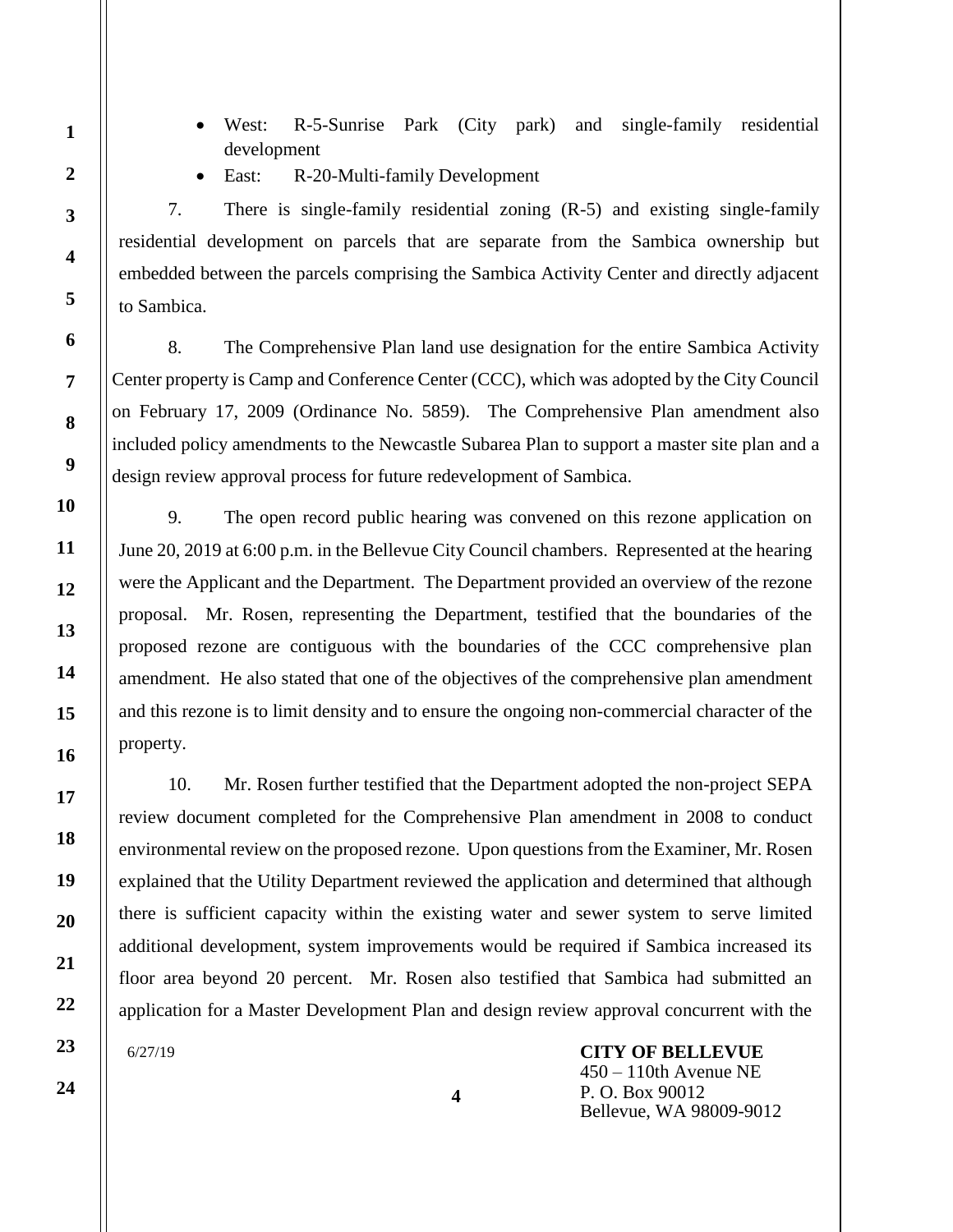rezone, and it is now waiting upon approval of the rezone. He stated that the intended buildout of the Master Development Plan submitted would not reach the 20 percent threshold in increase in floor area specified by the Utility Department.

11. The Applicant, through Mr. Wimmer and Mr. Gilbert, testified that Sambica's Master Development Plan envisions rebuilding and upgrading the main activities building known as "the Tabernacle," which would be renamed "the Activity Center" upon completion. The Master Development Plan also contains one proposed new single-family residence on the campus.

12. Any finding herein which may be deemed a conclusion is hereby adopted as such.

# **CONCLUSIONS OF LAW**

1. The Hearing Examiner has jurisdiction over this application. Under LUC

20.35.340.A, the following recommendation criteria apply:

The Examiner shall recommend approval or approval with conditions or modification if the applicant has demonstrated that the proposal complies with the applicable decision criteria of the Bellevue City Code. The applicant carries the burden of proof and must demonstrate that a preponderance of the evidence supports the conclusion that the application merits approval or approval with modifications. In all other cases, the Hearing Examiner shall recommend denial of the application.

2. Under LUC 20.35.340.C, **t**he Hearing Examiner may include conditions to

ensure the proposal conforms to the relevant decision criteria.

3. LUC 20.35.340.D provides the relevant requirements for the Hearing

**5**

Examiner's recommendation to the City Council:

- D. **Written Recommendation of the Hearing Examiner.** The Hearing Examiner shall within 10 working days following the close of the record distribute a written report including a recommendation on the public hearing. The report shall contain the following:
- 1. The recommendation of the Hearing Examiner; and

6/27/19

**CITY OF BELLEVUE** 450 – 110th Avenue NE P. O. Box 90012 Bellevue, WA 98009-9012

**1**

**2**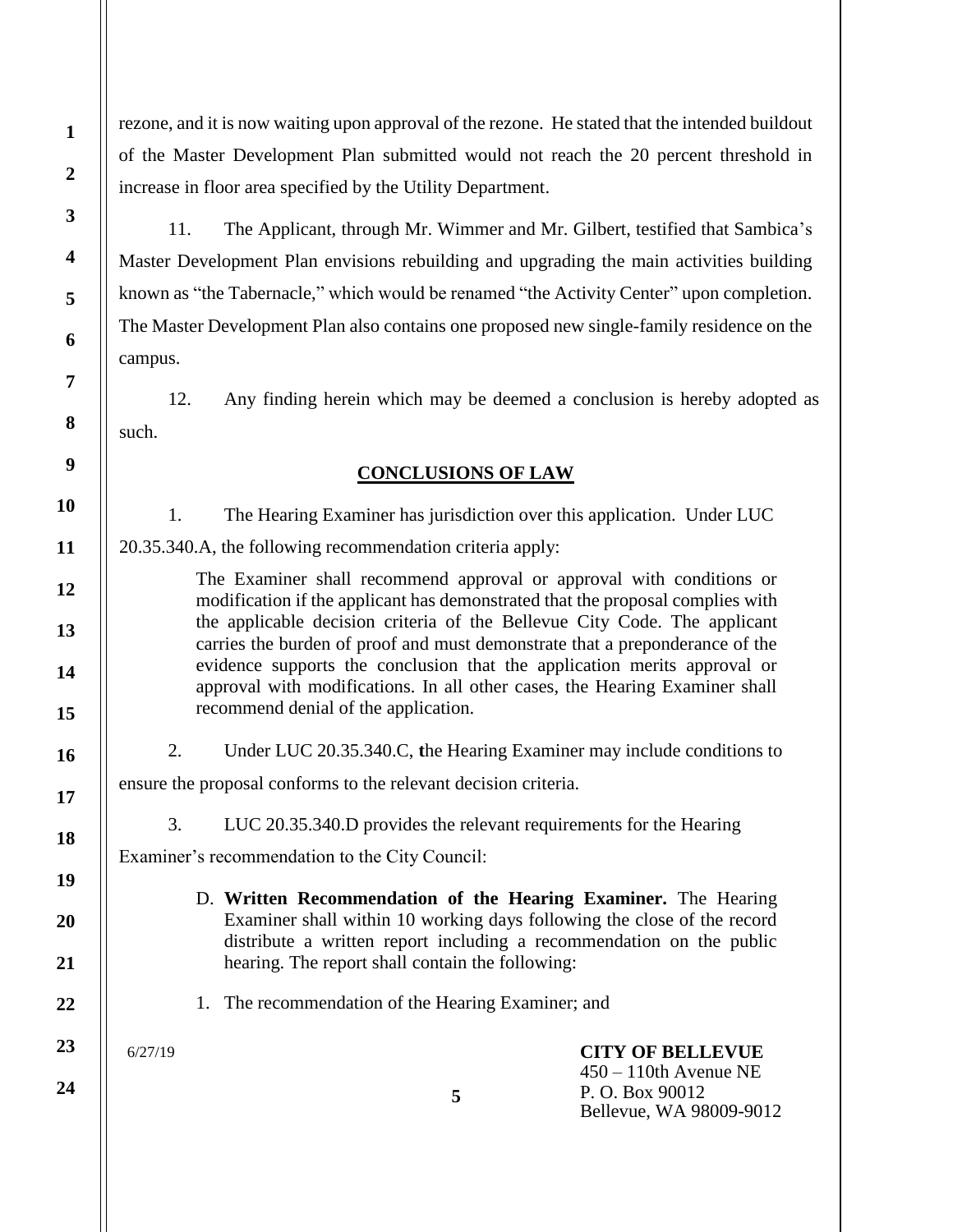| $\mathbf{1}$                 |                                                                                                                                                                                            | 2. Any conditions included as part of the recommendation; and                     |                                                                       |
|------------------------------|--------------------------------------------------------------------------------------------------------------------------------------------------------------------------------------------|-----------------------------------------------------------------------------------|-----------------------------------------------------------------------|
| $\boldsymbol{2}$             | 3. Findings of facts upon which the recommendation, including any<br>conditions, was based and the conclusions derived from those facts; and                                               |                                                                                   |                                                                       |
| 3<br>$\overline{\mathbf{4}}$ | 4. A statement explaining the process to appeal the recommendation of the<br>Hearing Examiner; and                                                                                         |                                                                                   |                                                                       |
| 5                            | 5. The date on which the matter has been scheduled for consideration by the<br>City Council and information on how to find out whether the Examiner's<br>recommendation has been appealed. |                                                                                   |                                                                       |
| 6                            |                                                                                                                                                                                            |                                                                                   |                                                                       |
| 7                            | 4.                                                                                                                                                                                         | A property may be rezoned if the proposal meets the criteria contained in LUC     |                                                                       |
| 8                            | 20.30A.140:                                                                                                                                                                                |                                                                                   |                                                                       |
|                              | A. The rezone is consistent with the Comprehensive Plan; and                                                                                                                               |                                                                                   |                                                                       |
| 9                            | B. The rezone bears a substantial relation to the public health, safety, or                                                                                                                |                                                                                   |                                                                       |
| <b>10</b>                    | welfare; and                                                                                                                                                                               |                                                                                   |                                                                       |
| 11                           | C. The rezone is warranted in order to achieve consistency with the<br>Comprehensive Plan or because of a need for additional property in the                                              |                                                                                   |                                                                       |
| 12                           | proposed district land use classification or because the proposed zoning<br>classification is appropriate for reasonable development of the subject<br>property; and                       |                                                                                   |                                                                       |
| 13                           |                                                                                                                                                                                            |                                                                                   |                                                                       |
| 14                           | D. The rezone will not be materially detrimental to uses or property in the<br>immediate vicinity of the subject property; and                                                             |                                                                                   |                                                                       |
| 15                           | E. The rezone has merit and value for the community as a whole.                                                                                                                            |                                                                                   |                                                                       |
| <b>16</b>                    | 5.                                                                                                                                                                                         | The Staff Recommendation has done a very thorough job of documenting how          |                                                                       |
| 17                           | the proposal meets the requirements for rezone approval and the Hearing Examiner                                                                                                           |                                                                                   |                                                                       |
|                              | incorporates by reference the discussion contained in Exhibit C-1 at 10-12 in its entirety as                                                                                              |                                                                                   |                                                                       |
| 18                           | a part of this decision.                                                                                                                                                                   |                                                                                   |                                                                       |
| 19                           | 6.                                                                                                                                                                                         | With respect to the last criteria, whether the rezone has merit and value for the |                                                                       |
| 20                           | community as a whole, the Staff Recommendation states and the Examiner agrees:                                                                                                             |                                                                                   |                                                                       |
| 21                           | The Sambica Activity Center is a unique use in the community, providing a                                                                                                                  |                                                                                   |                                                                       |
| 22                           | summer camp for 2,400 community youths and programming experiences for<br>4,000 guests throughout the school year. The current multiple zoning                                             |                                                                                   |                                                                       |
| 23                           | 6/27/19                                                                                                                                                                                    |                                                                                   | <b>CITY OF BELLEVUE</b>                                               |
| 24                           |                                                                                                                                                                                            | 6                                                                                 | $450 - 110$ th Avenue NE<br>P.O. Box 90012<br>Bellevue, WA 98009-9012 |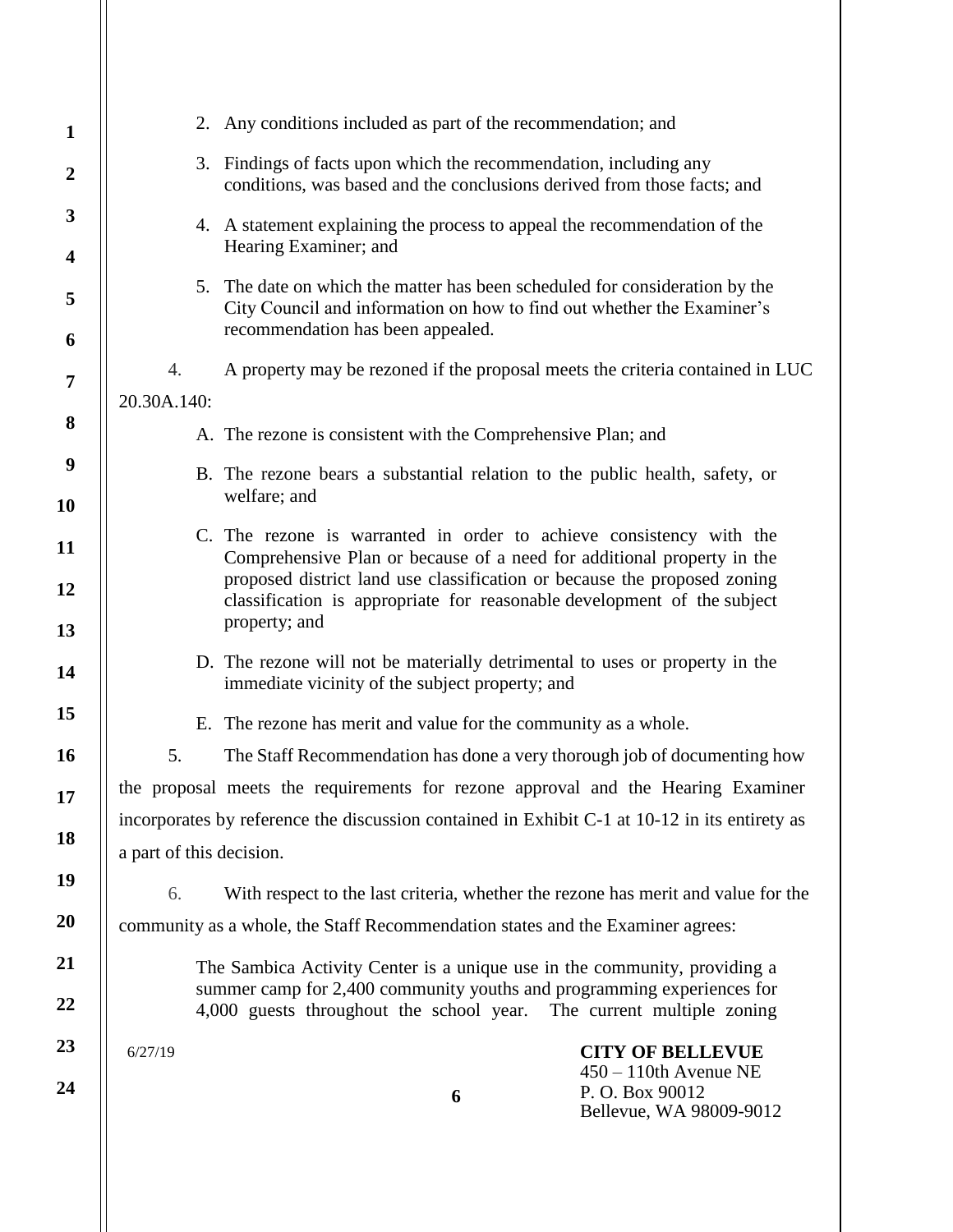designations on the site conflict with existing uses and impede redevelopment and improvements. The rezone to the Camp and Conference Center (CCC) zoning designation would provide more predictability in future redevelopment of the site while also maintaining compatibility with the surrounding neighborhood. The proposed rezone has merit and value to the community by supporting the existing and future viability of Sambica Activity Center.

7. Based on the evidence in the record, the Applicant has met its burden to show that the rezone application should be approved.

8. Any conclusion herein which may be deemed a finding is hereby adopted as such.

# **ORDER**

The Hearing Examiner **RECOMMENDS APPROVAL** of the rezone to the Bellevue City Council with the following condition:

Approval of this Rezone does not constitute approval of any Land Use Entitlement review, or any other ancillary permits or approvals that may be required for construction of any proposed development or improvements on the rezone site.

**SO ORDERED,** this 27<sup>th</sup> day of June, 2019.

Jarpara Dylis Ehilichman

Barbara Dykes Ehrlichman Hearing Examiner

6/27/19

**24**

# **CITY OF BELLEVUE**

450 – 110th Avenue NE P. O. Box 90012 Bellevue, WA 98009-9012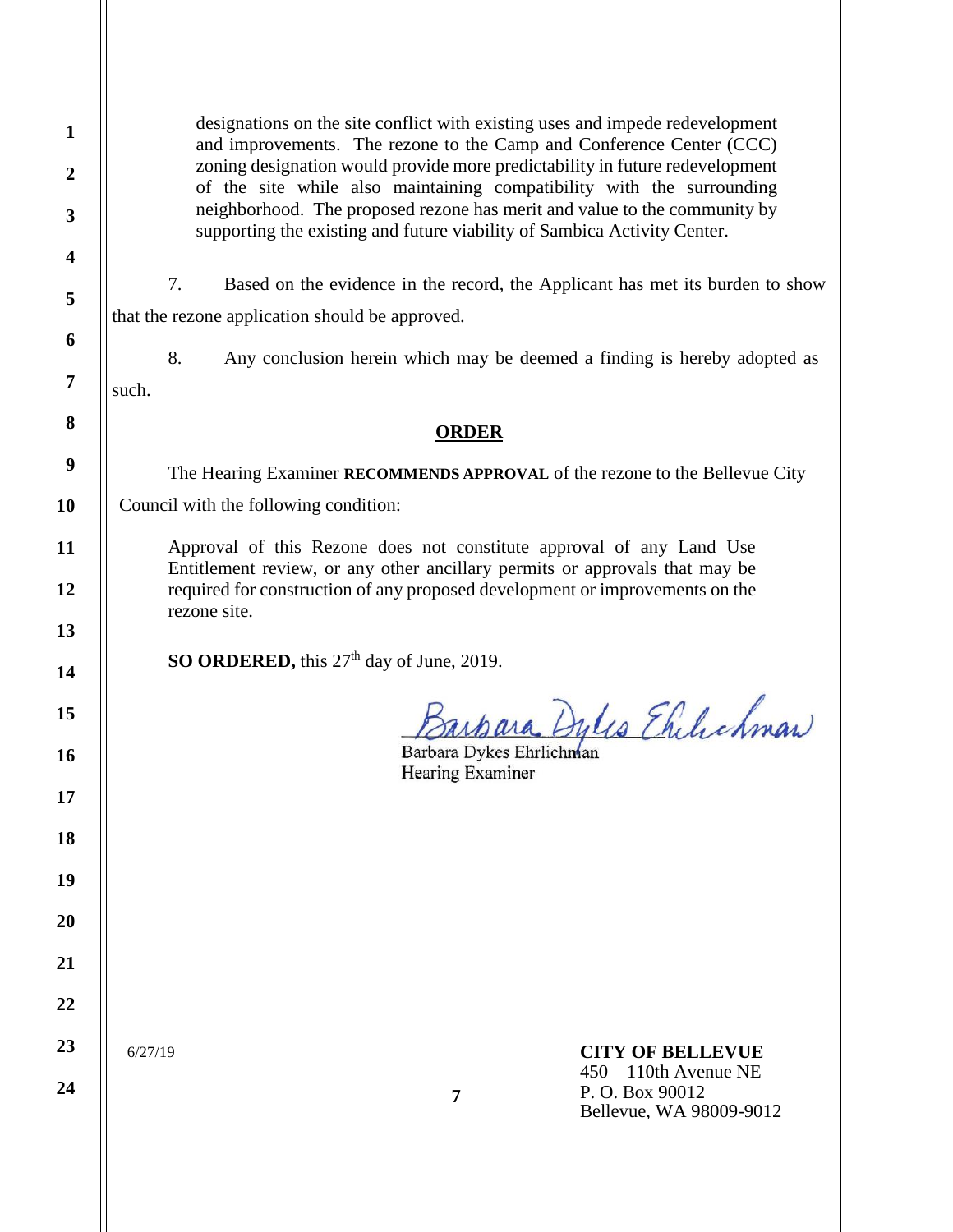# **NOTICE OF RIGHT TO APPEAL**

(Pursuant to Resolution No. 9473)

### **RIGHT TO APPEAL-TIME LIMIT**

Persons and entities identified in Land Use Code (LUC) 20.35.350, may appeal the recommendation of the Hearing Examiner to the Bellevue City Council by filing a written statement of the Findings of Fact or Conclusions of Law which are being appealed, and paying a fee, if any, as established by ordinance or resolution, no later than 14 calendar days following the date that the recommendation was mailed. The written statement must be filed together with an appeal notification form, available from the City Clerk. The written statement of appeal, the appeal notification form, and the appeal fee, if any, must be received by the City Clerk no later than **5:00 p.m. on Thursday, July 11, 2019.**

#### **TRANSCRIPT OF HEARING-PAYMENT OF COST**

An appeal of the Hearing Examiner's recommendation requires the preparation of a transcript of the hearing before the Hearing Examiner. Within thirty (30) days of the decision which is appealed from, the appellant shall order from the City Clerk, on a form provided by the Clerk, a full transcript of the hearing before the Hearing Examiner. At the time the order for transcription is placed, the appellant shall post security in the amount of One Hundred Dollars (\$100.00) for each hearing hour to be transcribed. If appellant fails to post security, the appeal shall be considered abandoned.

Additional requirements and procedures concerning appeals filed with the Council are found at Resolution 9473 and in the City of Bellevue Land Use Code.

## **CITY COUNCIL CONSIDERATION**

Unless appealed, this matter has tentatively been scheduled to go before the City Council on **Tuesday, September 3, 2019 at 8:00 pm** for consideration, and **Monday, September 16, 2019 at 8:00 pm** for final action. After **Thursday, July 11, 2019**, interested persons may contact the Hearing Examiner's Office at (425) 452-6934 to find out whether an appeal has been filed.

6/27/19

**CITY OF BELLEVUE** 450 – 110th Avenue NE P. O. Box 90012 Bellevue, WA 98009-9012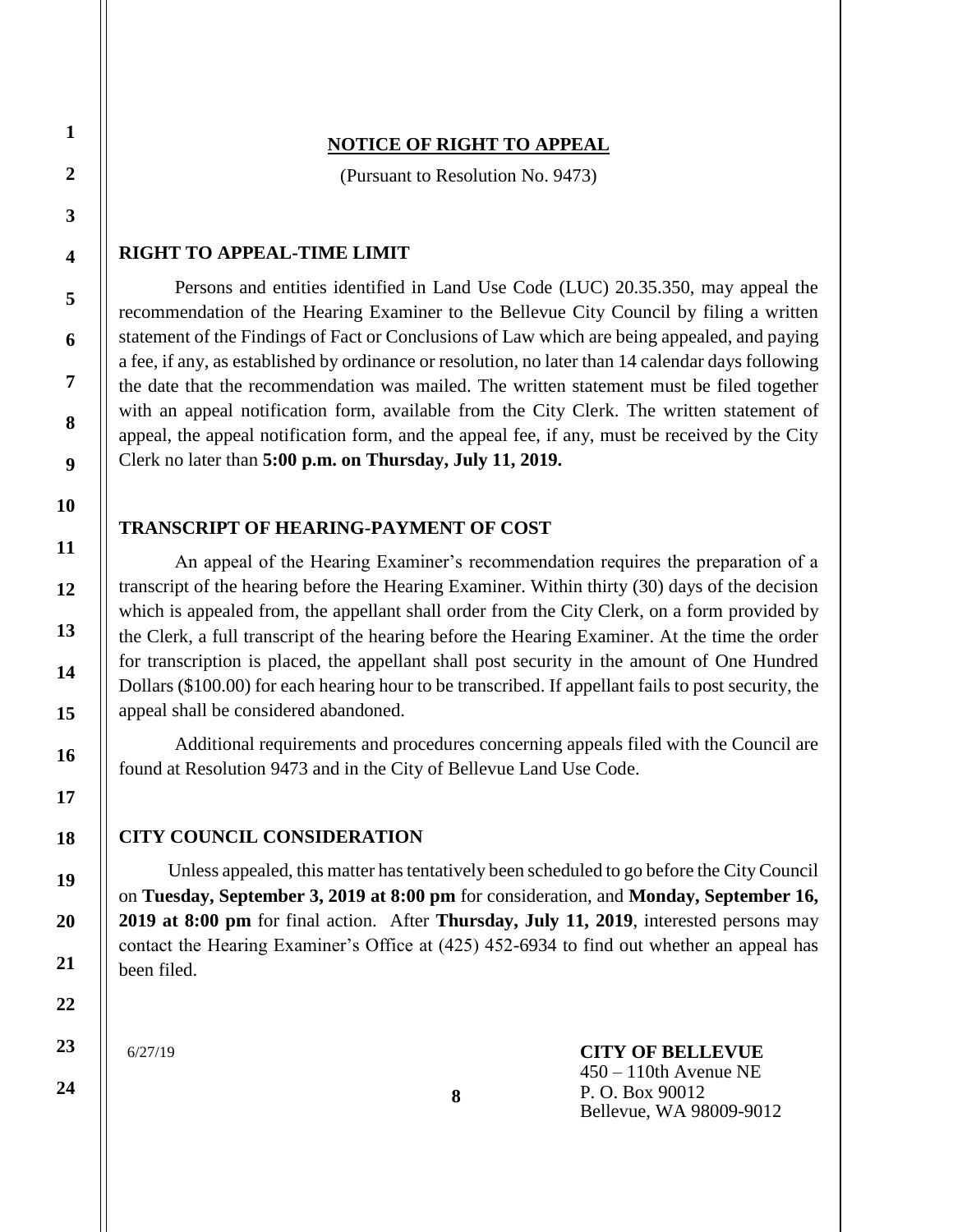# **AFFIDAVIT OF SERVICE**

ï

**STATE OF WASHINGTON** ℩  $)$  ss. **COUNTY OF KING** <sup>1</sup>

Karen Hohu, being first duly sworn upon oath, deposes and states:

In the Matter of the Sambica Activity Center Rezone Application, on the 27<sup>th</sup> day of June 2019, I served a copy of:

FINDINGS OF FACT, CONCLUSIONS OF LAW AND RECOMMENDATION

 $\boxtimes$  BY ELECTRONIC SERVICE – EMAIL by electronically mailing a true and correct copy thereof through the City of Bellevue's electronic mail system to the email address(es) set forth below:

## prosen@bellevuewa.gov

E BY U.S. MAIL by placing a true and correct copy thereof enclosed in a sealed envelope with postage thereon fully prepaid, addressed as follows, for collection and mailing at the City of Bellevue in accordance with ordinary business practices:

Ryan Gilbert 4114 W Lake Sammamish Pkwy SE Bellevue, WA 98008

Matt Wimmer 17815 SE 40<sup>th</sup> PL Bellevue, WA 98008

I declare under penalty of perjury under the laws of the State of Washington that the foregoing is true and correct. Executed at Bellevue, Washington on this 27<sup>th</sup> day of June 2019.

Caren Horn

**Karen Hohu Hearing Examiner Program Coordinator** 

**AFFIDAVIT OF SERVICE** Page 1